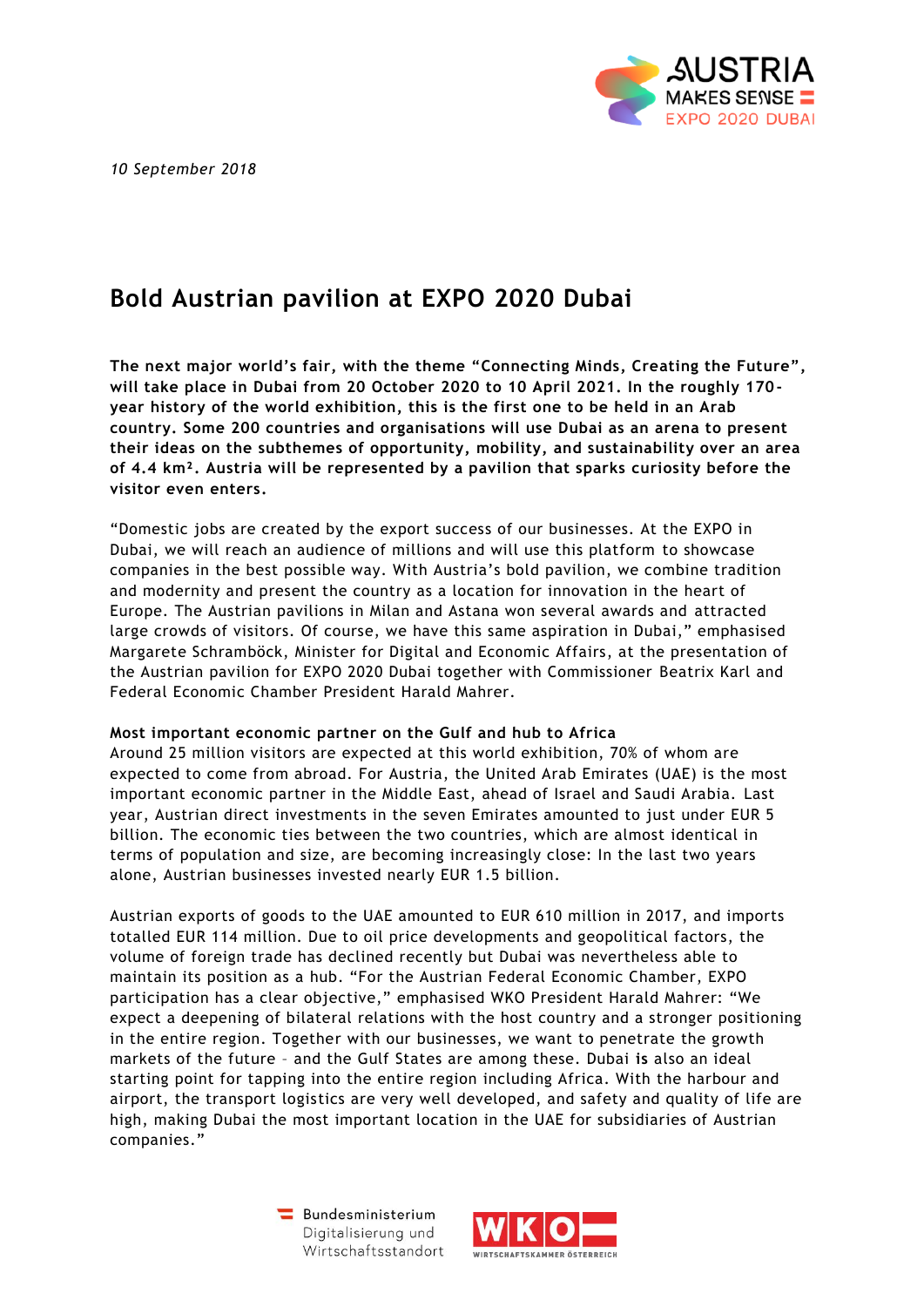# **New markets for innovative technologies and organic food**

The new export strategy currently being developed by the Federal Ministry of Economy will provide even better support in the future for companies looking to enter new markets. "This will also create new opportunities for Austrian companies to gain a foothold in the growth market of the Gulf region and safeguard the international strength of our economy – after all, every second job in Austria is dependent on exports," said Minister Schramböck. In the high-tech sector, for example, the UAE offers interesting prospects for the Austrian economy. "Innovations in the construction and environmental sectors are in great demand, especially when they can reduce project and operating costs. The fields of security and cybersecurity also have interesting potential for h idden champions," Mahrer underlined. Organic food is another attractive niche: The UAE imports nearly all of its food products. Products manufactured according to ecological standards are particularly suited to the increasing health awareness in a country replete with affluent consumers. The high proportion of expatriates also stimulates the demand for international goods.

# **Collection point for the brightest ideas from 200 nations**

The UAE is a cosmopolitan country – people from more than 200 nations have made the country their home. Two thirds of the world's population can reach the UAE's five major airports in no more than eight hours by plane. The well-developed transport infrastructure is another advantage for the EXPO. In 2020, the UAE's largest city will become an international stage for exhibiting new impetus and solutions for today's global challenges. "While in the past, world exhibitions were an arena for presenting inventio ns and new technological developments, today they are a showcase for countries to present their best ideas and solutions. This makes the EXPO in Dubai a great opportunity to add fresh dimensions to Austria's image abroad. We are well known for Mozart and S issi, but we are also frontrunners in groundbreaking innovations that can enrich and simplify our lives in the future – and we will demonstrate that," Commissioner Beatrix Karl stressed.

# **Climate revolution from the ground up**

A budget of EUR 16.48 million is available to fund Austria's participation, 75% of which is provided by the Federal Ministry for Digital and Economic Affairs and 25% by the Austrian Federal Economic Chamber. The project was announced as part of an EU wide open realisation competition. In a two-stage process, a highly qualified jury selected the project by querkraft as the winner. In a country that is committed to excellence like no other, the interdisciplinary group developed a pavilion that harnesses the power of nature to produce a resourceful climate concept while employing a paradigmatic architectural expression.

# **Viennese coffee house culture, a UNESCO World Cultural Heritage, makes an appearance in Dubai**

At the same time, the presentation also has a delightful and profoundly Austrian appeal. The coffee house in the pavilion is intended to be a place of interaction, where Austrian hospitality and conviviality are celebrated. This is where the charm of bringing together different cultural traditions becomes evident. Coffee culture, which has its origins in Arabia, took on a special character all its own in Vienna, and now finds its way back again.

# **New visitors from the Gulf region for the tourism industry**

A visit to the coffee house might also whet visitors' appetites for a trip to Austria. The pavilion as a whole has an important knock-on effect with respect to attracting tourists from the UAE and the other Gulf states. Visitor growth among this interesting, well funded target group is high, albeit seen from a low baseline. Typically, entire families